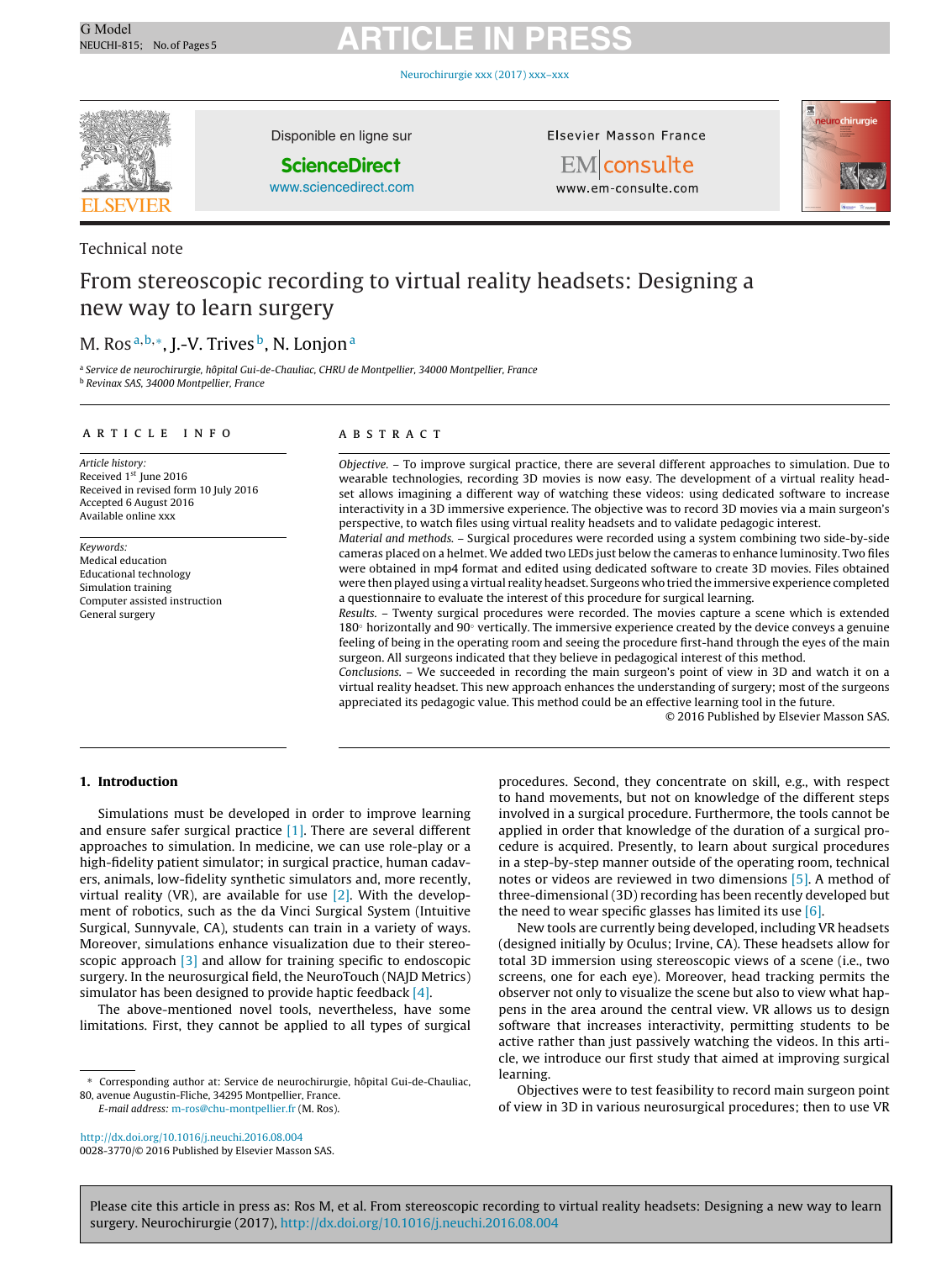#### 2 M. Ros et al. / Neurochirurgie xxx (2017) xxx–xxx



**Fig. 1.** Front view (photo) and lateral view (picture) of recording device: one stereoscopic camera (two cameras side-by-side) and two LEDs are placed on a helmet. The helmet is on head of main surgeon. Cameras are inclined to record surgeon point of view.

headsets to watch files obtained; finally, to have feedback from surgeons about this VR application.

#### **2. Material and methods**

#### 2.1. Surgical recording

Patients were informed of the study procedures, and consent to record the surgery was obtained. The surgical procedures were recorded using a system combining two side-by-side cameras (GoPro, San Mateo, CA). The distance between the two lenses corresponded to the mean distance between two eyes (6 cm). The two cameras were connected to synchronize different commands. The system was placed on a helmet to improve surgical comfort and avoid any problems caused by the weight of the original recording device on the forehead of the surgeon. The device was linked via a USB port to an external battery situated in the back pocket of the surgeon. We added two LEDs just below the cameras to enhance luminosity (Fig. 1). The first LED was an ambient light, used instead of scialytic lamps. The other LED was a focal lamp allowing for a deeper operative field, thereby ensuring optimal luminosity in the region of interest.

Cameras were inclined approximately 45◦ from the horizontal plane to ensure the same field of view as that of the surgeon. The view was checked using a WiFi connection between the camera device and a smartphone. The surgeon placed an object in the central field of vision of the camera device, with the position of the cameras then checked by watching a streamed recording of the view on the smartphone.

Recording was controlled using the WiFi command packaged with the initial device. For the first recording, we assisted the surgeon by maintaining control of the command.

If preferred by the surgeon, access to the recording button could be achieved by placing the command in a sterile pocket on the operating table. We began recording after the checklist was completed and prior to the incision.

Three senior surgeons used the device to record the different surgical procedures. We tested this recording method on various surgeries to determine if it was applicable to a different context and position.

#### 2.2. Virtual reality headset

After the surgery was performed, two files were obtained in a mp4 format, one for each eye. The two files were then edited using professional software Adobe Premiere Pro CC (Adobe Systems, San Jose, CA) to create 3D movies presented side by side. Accuracy, luminosity and contrast were then checked. Different sequences were cut to create new files corresponding to the different steps of the surgical procedure.

The new files were then played using a VR headset (the prototype Rift DK2 [Oculus VR, Irvine, CA] was used initially; the Gear VR Innovator [Samsung, Seoul, South Korea], designed to be used with the S6 Edge [Samsung] device, is now employed). At the outset, we at first used a VR player, MaxVR (Supersinfulsilicon software, St Edmonton, AB) that permitted the use of an appropriate virtual screen. However, a computer engineer subsequently designed a mobile software called Surgevry (Revinax, Montpellier, France) that uses a special template for each surgical procedure permits the observation of procedures and creates a movie specially designed for the type of surgery that has been recorded. In the central field of view, a screen corresponding to the immersive video can be seen. In the upper field of view, different stages of the surgical procedure are divided into chapters according to time. In lateral fields of view, data can be added to explain surgery. For example [\(Fig.](#page-2-0) 2), in the left field of view, X rays, computed tomography (CT) or magnetic resonance imaging (MRI) scans can be integrated and visualized; in the right field of view, anatomical chart or 3D reconstruction can be seen.

#### 2.3. Validation from surgeons

In order to obtain a representative sample of the surgical population, thirty other surgeons (mainly neurosurgeons, different generations, from residents to seniors, with an academic function or not) tried the VR headset (Gear VR). They watched one of the surgical procedures that we have recorded with the method described (external ventricular drainage) during 10 minutes. After this brief experience, they were asked to fill out a form to determine the inter-est of using this new method ([Table](#page-2-0) 1). We identified, in the first questions, the surgical experience or degree of the different surgeons (specialty, university status). Second part of questionnaire was to obtain their initial impression using this device: nausea, stressful, surprising, interesting, captivating; then, did they think this method could have any pedagogical interest and to quantify it (1 to 5). Third part focused on the way they would use it (to learn from it, to teach with it), if they though that this device will be part of the learning procedure in the future, and if they would use it. Possible answers were "certainly not", "probably not", "maybe", "probably", "certainly". Fourth part was to know their feelings about their own past and the way they used to learn: if this device has been available during their studies, did they think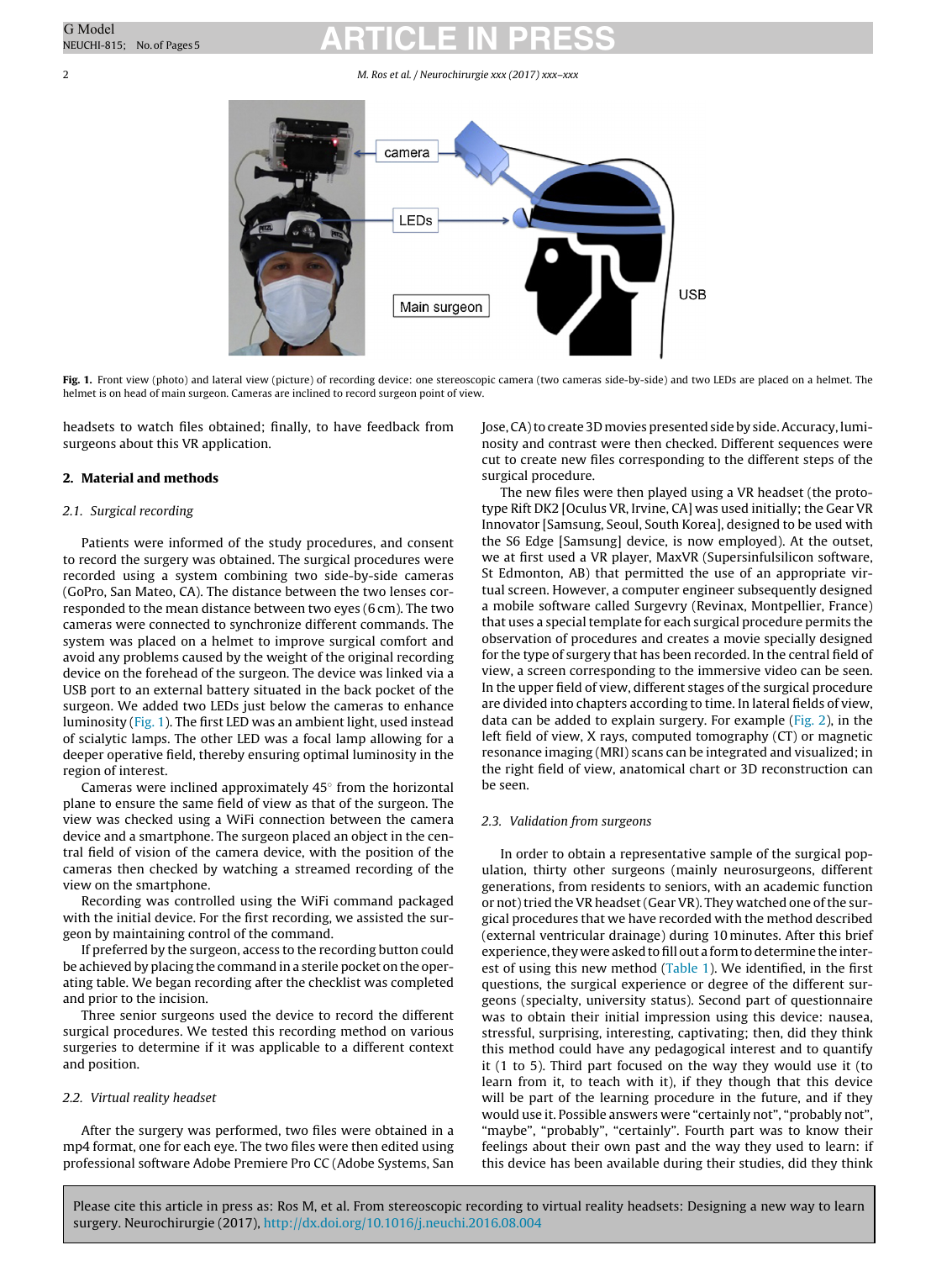#### M. Ros et al. / Neurochirurgie xxx (2017) xxx–xxx 3

#### <span id="page-2-0"></span>**Table 1**

Survey answers. A total of 30 surgeons answered the questionnaire: 15 neurosurgeons, 6 orthopedists, 3 plastic surgeons, 2 ENT, 2 digestive surgeons, 1 urologist and 1 vascular surgeon.

| Question asked N (%)               | Certainly | Probably | Maybe   | Probably not             | Certainly not            |
|------------------------------------|-----------|----------|---------|--------------------------|--------------------------|
| Would you use it to learn?         | 13(43,3)  | 10(33,3) | 5(16,7) | 1(3,3)                   | 1(3,3)                   |
| Would you use it to teach?         | 15(50)    | 11(36,7) | 3(10)   | $\overline{\phantom{0}}$ | 1(3,3)                   |
| This will be a part of training    | 14(46,7)  | 16(53,3) | $-$     |                          | $\overline{\phantom{0}}$ |
| Would you want this?               | 20(66,7)  | 8(26,7)  | 1(3,3)  |                          | 1(3,3)                   |
| Would have understood faster?      | 9(30)     | 17(56,7) | 3(10)   |                          | 1(3,3)                   |
| Would have learned faster?         | 7(23,3)   | 16(53,3) | 6(20)   | 1(3,3)                   |                          |
| Would have mastered skills faster? | 5(16,7)   | 17(56,7) | 7(23,3) | 1(3,3)                   | $\overline{\phantom{0}}$ |
| Would have extended knowledge?     | 6(20)     | 14(46,7) | 8(26,7) | 1(3,3)                   | 1(3,3)                   |
| Would have exceeded limits?        | 5(16,7)   | 9(30)    | 9(30)   | 6(20)                    | 1(3,3)                   |



Fig. 2. Illustration of the vision allowed by dedicated VR software. Example of extraventricular drainage (EVD) placement. VR 3D screen is in the central part (a). Field of view (b) through lenses of VR headset (c) is represented by a white square. Moving head to the left allow to move field of view to the left and to explore CT-scan(d), to the right, observer will find anatomical chart (e). Looking upside, observer can choose different chapters (f) corresponding to different surgical steps [\(Video](#page-4-0) [1](#page-4-0) illustrates this learning environment).

they would have been able to understand, to learn, to acquire skills faster. Moreover, did they think they would have extended surgical knowledge, and if they would have exceeded their own limits.

#### **3. Results**

#### 3.1. Surgical recording

We succeeded in recording twenty consecutive neurosurgical procedures in total, as follows: cranial (two scaphocephalies and one skull fracture); craniofacial (one trigonocephaly and one forehead reconstruction); brain (two ventriculoperitoneal shunts, one occipital metastasis, one frontotemporal meningioma, one chronic subdural hematoma, one external ventricular drainage); spine (one epidural abscess, one cervical diskectomy, one lumbar percutaneous screw fixation, five posterior reduction and fixation of thoracolumbar fractures).

The original recording device began to cause pain on the forehead approximately 1 hour after starting the procedure; the new prototype device prevented pain and permitted progressive dispensability of the helmet. At first, it was necessary to load the battery after 1 hour of recording, using permanent WiFi. WiFi streaming was used to confirm that a good view had been obtained, and the link to external battery permitted recording during the entire procedure (approximately 3 hours of surgery).

Scialytic lamps carry a risk of overexposition, particularly on white surfaces (e.g., skull, gloves) and metallic tools used during surgery. Using LEDs permitted the use of ambient light although, when the region of interest was in a deeper position, darkness was

preferred so that a second LED was added to focus the light and aid visualization of every detail.

Main limitation for the acquisition is the time of preparation, to clean the device, to wear it, and to calibrate the recording view. There is a learning curve that permits to go faster. We are still working to get it more ergonomic for surgeons. First prototype cost was approximately 1,000 US dollars, and may be more expensive to increase comfort during surgery. Another limitation is the kind of surgery: for the moment it is not possible to zoom. In this way, details of cervical diskectomy can be difficult to visualize. Headtracking is performed by mobile phone, next generation will be able to calculate a displacement on z-axis, allowing student to zoom in the screen. Currently, this method can be used for open technique, but for endoscopy or microsurgery, special equipment is required: 3D cameras. File obtained directly by USB connection is still side by side, but as it is used for colored glasses, there is a treatment applied (blue and red images). It is not relevant for virtual reality: the surgeon has to be connected to each camera in order to have two separated files without post-treatment.We are working on this new technical challenge in order to correct this problem.

#### 3.2. Virtual reality headset

The movies capture a scene extended 180◦ horizontally and 90◦ vertically; the main surgeon has a central point of view. The lateral fields of view are able to show residents and nurses, the upper field of view shows the anesthesiologist, and the view below the central field shows the hands of the first surgeon.

The immersive experience created by the device conveys a genuine feeling of being in the operating room and seeing the procedure first-hand through the eyes of the main surgeon.

The main limitation of the method is motion sickness, i.e., vertigo and nausea due to rapid head movement by the main surgeon. During the first step when we used the prototype called DK2, it was unbearable for two surgeons who tried it (one of them previously had vestibular neuritis). However, calibration can address both of these problems. Additionally, improved recording and posttreatment, and use of the new VR headset produce a better image and superior movement stability: less motion sickness has been reported with the new device.

#### 3.3. Surgeon validation

Thirty surgeons filled out the form (Table 1): 30% were residents, 30% were young surgeons, 40% were advanced practitioners, (half with a university status). The experience conveys good feelings: fascinated in 50% of the cases, interested in 25%. The worst feeling was nausea concerning one surgeon. Everyone agreed regarding pedagogical value of this tool (mean quote 4/5).

Concerning their use of this device, to learn: 43% answers certainly, 33% probably; to teach: 50% answers certainly, 36.7% probably. They all thought that this device will be part of the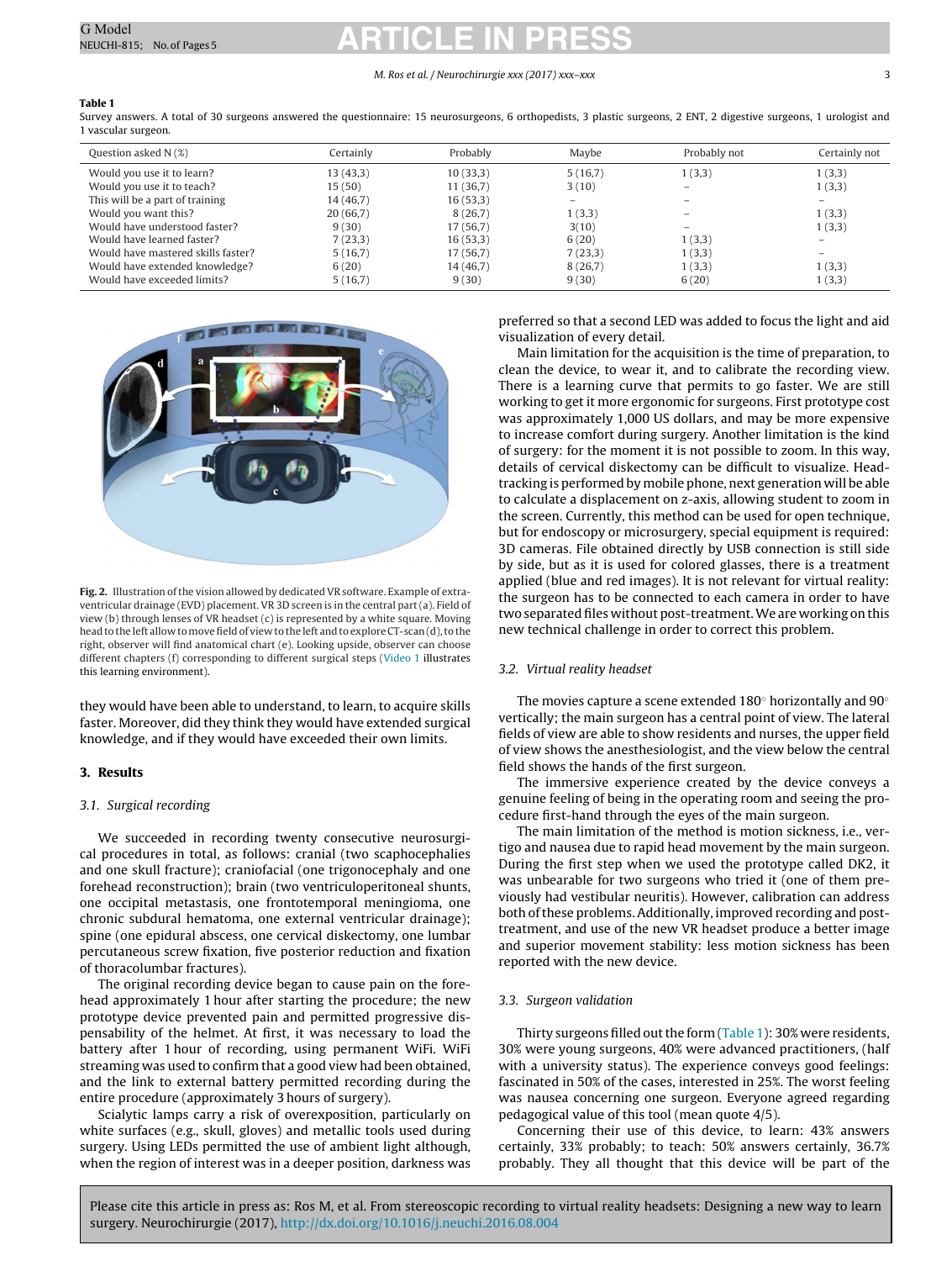4 M. Ros et al. / Neurochirurgie xxx (2017) xxx–xxx

learning method in the future, and 67% would certainly like it, 27% probably. Concerning the way they would have learned if this device has been proposed during their studies, 57% thought they would probably have understood faster, 27% would certainly have learned faster and 60% replied probably, and 57% thought that they would have probably mastered skills sooner. Moreover, 50% thought that they would have certainly extended their surgical knowledge, and 30% that it would probably have permitted to extend their limits (17% certainly).

The main limitation was added in free commentary by a surgeon. The surgeon knows it would be part of the future but is reticent about the use of these technologies. He argues that these new tools prevent practitioners from thinking, and that there is a risk of losing the ability to work without external help.

#### **4. Discussion**

#### 4.1. Surgery and video

Movies on surgery became available following advances in cinematography [\[7\].](#page-4-0) Medical movies using X rays have been developed to study different aspects of movement focusing on the limbs and joints. The first surgical video was recorded during the first half of the 20th century. At that time, there was a lot of skepticism regarding the pedagogic value of movies. Clinical examinations relevant to the discussion of new types of syndromes were also shown. Medical movies have been used progressively more widely for public health purposes, to provide medical explanations and promote disease prevention programs thereby underlining the pedagogic power of movies.

During the latter half of the 20th century [\[8\],](#page-4-0) British universities developed a large database of different types of medical movies, for study purposes.

At the beginning of the 21st century, it became clear that watching medical movies represented an effective way of learning about surgical techniques  $[9]$ ; thus, surgeons should be encouraged to develop movie databases for use in their schools or for publication in journals [\[10\].](#page-4-0)

Specialties that have developed, and routinely use, intraoperative recordings are primarily those involving endoscopic or microscopic surgery [\[11\].](#page-4-0) Previously, monitors were connected to a videotape recorder. Today, it is easier to record and save movies on a personal computer [\[12\].](#page-4-0) Surgeons employ endoscopic cameras to record open surgery because they can be used in a sterile manner. Another strategy involves placing the camera inside scialytic lamps. However, the problem remains of visualizing all of the details of the surgery because a hand or tool can obscure the region of interest. Even if miniaturization of the recording material permits focus on the operative region, it remains difficult to experience the procedure from the surgeon's point of view. Moreover, collaboration with another person is required to achieve the best perspective. The development of wearable technologies allows us to record procedures from a subjective point of view, i.e., that of the main surgeon.

The first example of this new technology being used by surgeons was with the Google lens (Menlo Park, CA,) [\[13\],](#page-4-0) which comprises of a camera attached to glasses. We preferred to use another device, namely the stereoscopic camera: recording with two adjacent cameras allows us not only to obtain a subjective point of view, i.e., that of the main surgeon, but also the point of view from each eye. Movies obtained this way can be instantly viewed in 3D.

We did not encounter the same limitations reported by Lee et al.  $[14]$ , as regards the use of a head-mounted set, because we designed a prototype to ensure surgeon comfort. Recording tests are now permitted using WiFi so that the device is not touched during surgery, and recording can be started using a simple command. With an external battery, recording is also possible using the entire capacity of memory cards.

#### 4.2. Surgical movies and learning

Surgery students are more likely to study using videos than by reading technical notes [\[15\].](#page-4-0) From a teaching perspective, creating a movie permits the sharing of knowledge. Movie editing can represent a first step in the learning process [\[16\]](#page-4-0) and movies can be used in training programs [\[17\].](#page-4-0) Another way in which these videos could be used is as trainee evaluation tools [\[18,19\]](#page-4-0) because they have been shown to be an effective and reliable means of assessment.

In studies comparing two-dimensional (2D) and 3D movies, evidence of an improvement in learning using the latter is equivocal [\[20,21\].](#page-4-0) There are two facets of 3D movies that require further development. First, to date, 3D movies have been projected on to a plane screen. This provides a sensation of depth but the viewer does not feel to be a part of the action, i.e., there are no projections from the screen such that it is experienced as similar to looking through a window. The development of the VR headset has conferred to viewers to sense being a central part of the action, an effect referred to as immersion. This represents the first advantage of watching a video using a virtual headset. Moreover, the goal of VR is not to just watch a movie in a passive manner but to provide a better overall experience. An entire virtual world can be constructed encompassing the surgical scene [\[22\].](#page-4-0) Additional information about patients can be also obtained, including CT or MRI results and anatomical data; students can also interact with virtual nurses. Thus, by using augmented reality in a virtual world, students can interact with tools used by surgeons and better understand the surgical procedure.

Next step is an objective validation of this method to learn. A new prospective study will be designed using two groups: one group will acquire surgical skills via a formal course taught in a classical way and the other group will acquire these same skills through a VR headset.

#### 4.3. Virtual reality and learning

VR allows learning to unfold in a different way. Designing a virtual learning environment permits the explanation of difficult concepts in a simple manner. Mikropoulos and Natsis (2011) published a 10-year review of VR and pedagogy research [\[23\].](#page-4-0) The theoretical model used by the included studies was constructivist and most of them were empirical and demonstrative with no real assessment of the benefits for students. From these analyses, Dalgarno and Lee (2010) defined three major characteristics necessary to build an effective 3D virtual environment [\[24\]:](#page-4-0) the illusion of three dimensions, smooth temporal and physical changes and a high level of interactivity. These authors began by discussing technical affordances and reported benefits from pedagogy. It is not just the illusion of 3D that is important but genuine 3D involving images recorded from each eye. In this instance, new technology allows for real immersion, characterized by a sense of "presence". However, in itself the new tool is insufficient: Fowler emphasizes that a 3D vir-tual environment must also be designed to promote learning [\[25\].](#page-4-0) He presented a three-stage framework for learning, which involves explanations, constructions and discussion [\[26\],](#page-4-0) and proposed that different theories concerning VR and pedagogy be combined to create the most effective virtual learning environment. Advances in new technology would be gained by combining these theories to create the best possible tool.

In the surgical field, the results of studies evaluating the benefits of virtual reality-based simulation are most encouraging [\[27\].](#page-4-0) VR is a new tool which will allow a greater input from trainees and reduced time spent in the operating room. It could also ensure